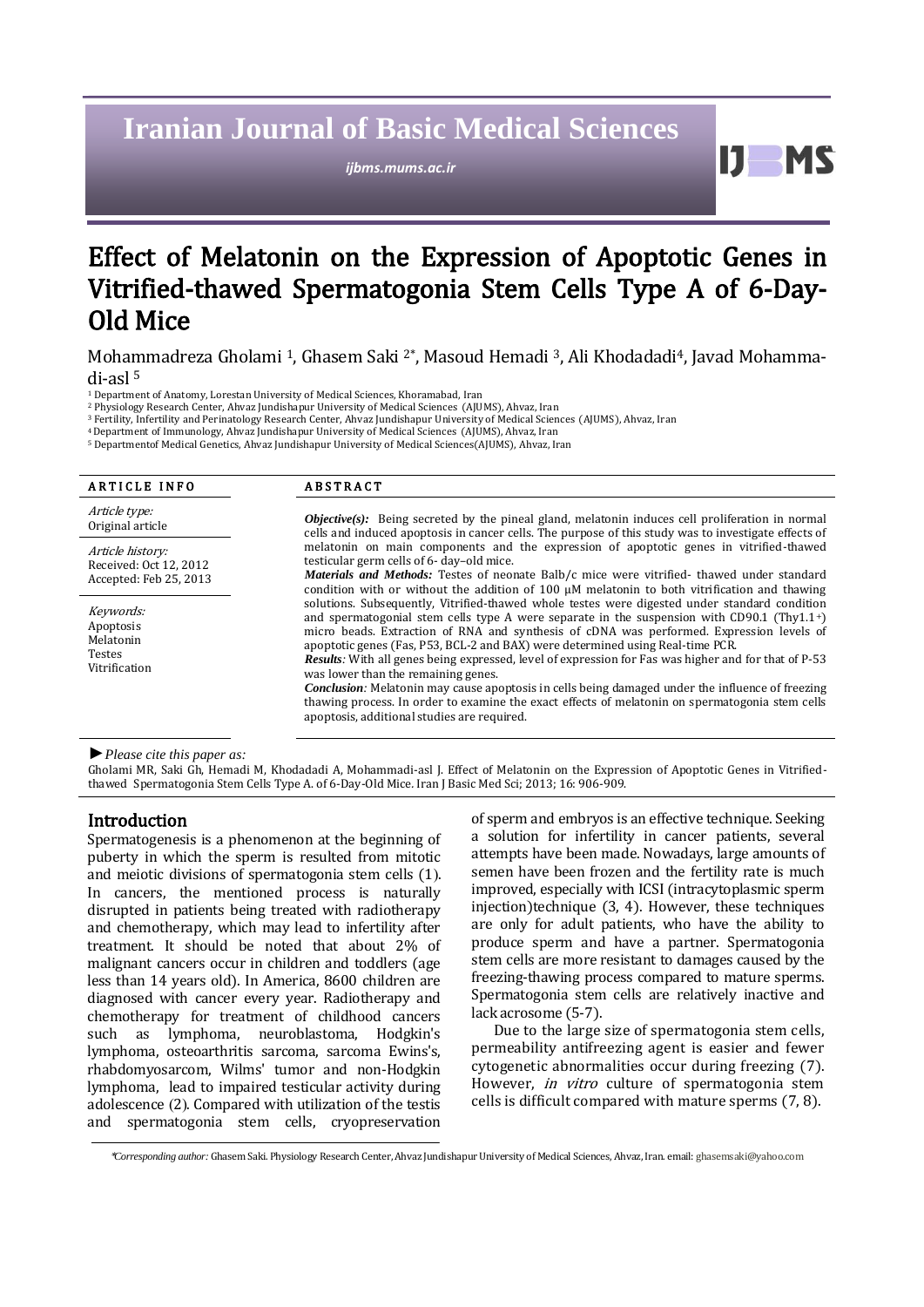Nowadays, researchers have turned their attention to spermatogonia stem cells transplantation. Spermatogonia stem cells are applied for transplantation using techniques such as frozenthawed or fresh separately or linked to other testes. This techniques have been introduced as proper methods that can be held accountable for improving and sustaining the next generation in the cancer diseases. Recently, several researches have been done to optimize the Cryopreservation media. Cryopreservation is a procedure to preserve fertility after treatment with chemotherapy agents or radiotherapy (9-11). Immature testicular tissue harvested from the testis are immersed in cryoprotectant media and transferred immediately to liquid nitrogen (rapid-freezing) or refrigerator to decrease its temperature which is the base of programs (slow-freezing) (12-14). Rapid-freezing or vitrification, is a better strategy as it prevents ice crystal formation and biologically damaging effects (15). Nevertheless, vitrification and thawing induce damage to cells including reduced viability, induction of apoptosis, loss of integrity of DNA, breakdown of cell membrane, formation of oxygen free radicals, solution effects and intracellular ice crystals (15-20). Therefore, reducing the injury to cells in the process of vitrification and thawing is considered necessary. Apoptosis or programmed cell death is a very important functional and physiological phenomenon that is necessary for cells proliferation and differentiation (21). Apoptosis of germ cells is visible under physiological and pathological conditions. Manifestations of this phenomenon are crumpled nucleus and cytoplasm, broken membrane and formation of apoptotic bodies (21). With cells being exposed to stresses such as oxidative stress, chemicals and radiation, apoptosis is enhanced (21). We had previously shown that supplementation of vitrified-thawed media with melatonin do not protect spermatogonia stem cells against cryopreserved-induced injury (22). In the present study, effect of melatonin on apoptosis key components and genes is examined. Melatonin is a small biological molecule that is secreted in the pineal gland and other organs e.g. retina, testis (23-27). Effects of melatonin are studied on many regulatory functions of cells such as immune response, cell signaling, protection of fatty acids from oxidation and nuclear DNA from damage, control over tumor growth and inhibition of cell proliferation, oncostatic action, antiapoptotic effect on many normal cells, enhancement or promotion of apoptosis in the tumor cells and significant antiaging properties (23-27). Anti-apoptotic effects of melatonin on normal cells are demonstrated as induction of cell cycle blockage and apoptosis in tumor cells during cell division (26, 28-32). In this study, effect of melatonin on expression of apoptotic genes in vitrified-thawed testicular germ cells of 6 day old mouse was investigated.

## Materials and Methods

All experiments were performed in accordance with principles of laboratory animal care. Male 6 day old BALB/c mouse pups (N=80) were obtained from physiology research center. Mice were euthanized by excessive doses of ketamine HCl (80 mg/kg) and xylazine (10 mg/kg) (Pharmacia and Upiohn, Erlangen, Germany) (33) in accordance with the protocols approved by the Ahvaz Jundishapur University Medical Science Animal Care and Use Committee. Every effort was made to minimize the number of animals used and their suffering. Male mice were randomly assigned to one of the two experimental groups. After collecting the intact testes from the mice, they were vitrified in the vitrification medium that was supplemented with melatonin (group A) or a medium without melatonin (group B).

## Vitrification procedure

Testes were transferred to vitrification solution 1 (V.S. 1) that contained 0.5 molar sucrose, 7.5% ethylene glycol, 7.5% DMSO and 100 μM melatonin. After 10 min, testes were transferred to vitrification solution 2 (V.S. 2), containing 0.5 molar sucrose, 15% ethylene glycol, 15% DMSO and 100 μM melatonin for 10 min. Samples were subsequently transferred to V.S 3 that contained 0.5 molar sucrose, 15% ethylene glycol, 15% DMSO, 100 μM melatonin and 20% FBS. Samples were transferred to liquid nitrogen tank after a 10-min period.

### Thawing procedure

After removal from liquid nitrogen, samples were maintained in the room temperature for 30 sec and were subsequently held in water bath 37°C until defreeze. They were then transferred to thawing solution 1 (T.S.1) in 4°C that contained 0.5 molar sucrose and 100 μM melatonin. After 5 min, samples were transferred to thawing solution 2 (T.S.2) in 4°C that contained 0.25 molar sucrose and 100 μM melatonin. Samples, after 5 min, were transferred to thawing solution 3 (T.S.3) in 4°C containing 0.125 molar sucrose and 100 μM melatonin.

## Digestion of 6-Day-Old mouse testes

Cell digestion was conducted according to Milazzo *et al* with little change (34). Briefly, after removal of tunica albogina, 6-day Old mouse testes were digested in two steps. In the first step, 10 testes were incubated in 1mg/ml collagenase type ΙV and 200-700 µg/ml DNaseΙ for 15 min in 37°C with slow pipetting. After centrifugation in  $100 \times g$  for 5 min, in the second steps, supernatant was discarded and cells were re-suspended in 1cc trypsin-EDTA (sigma) and 200 µg/ml DNaseΙ for 5 min in 37°C. Trypsin was inactivated with adding 10% FBS to the cell suspension.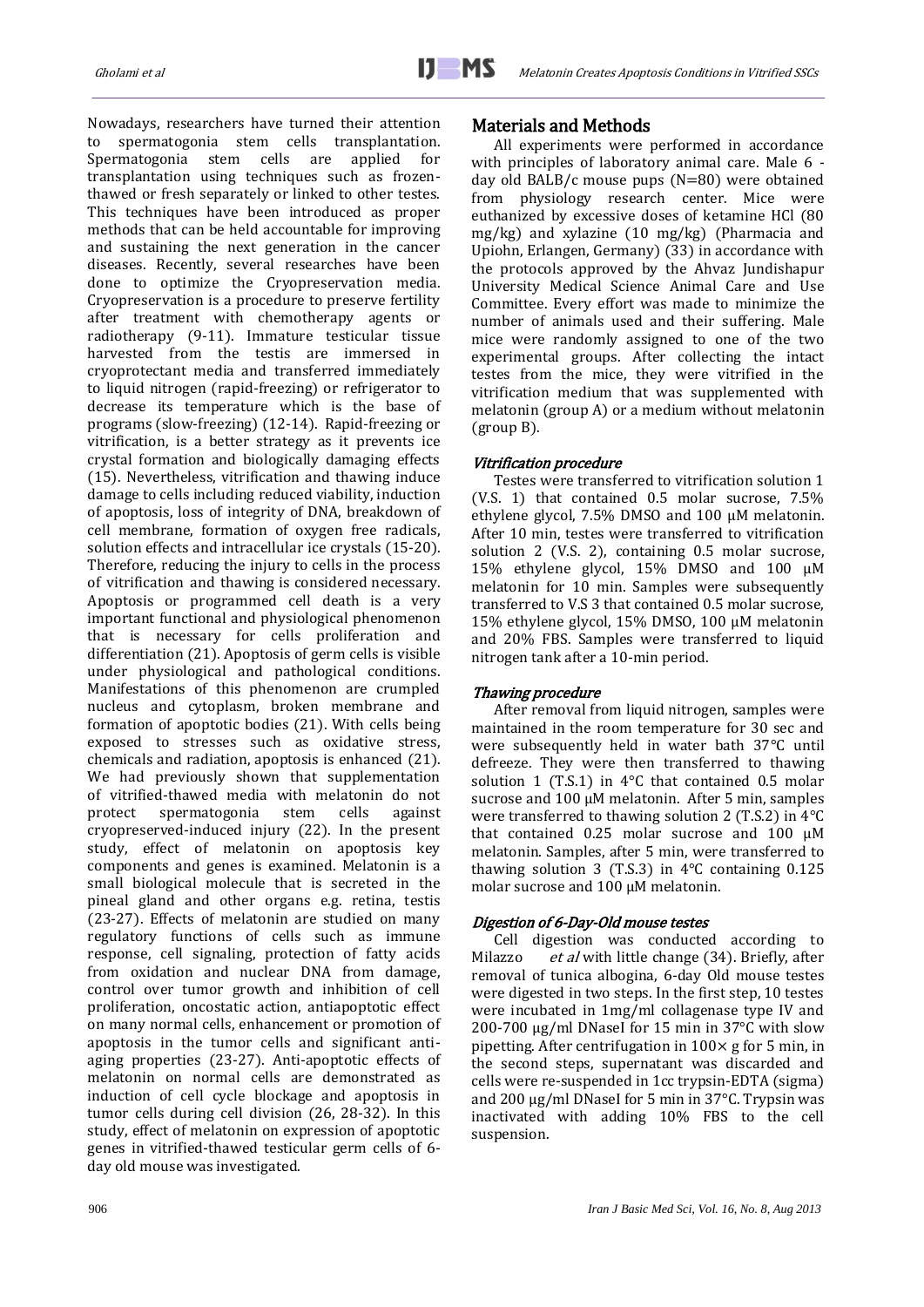

#### Separation with MACS

CD90.1 (Thy1.1+) was used to detect spermatogonia stem cells type A. The procedure was performed according to the manufacturer's instructions (Miltenyi Biotec, order no. 130-094- 523). In the brief,  $10<sup>7</sup>$  total cells were centrifuged at  $300 \times g$  for 10 min. Cell pellet re-suspend in 90  $\mu$ l of buffer. Buffer solution contained phosphate-buffered saline (PBS), pH 7.2, 0.5% bovine serum albumin (BSA), and 2 mM EDTA by diluting MACS BSA stock solution (# 130-91-376) 1:20 in autoMACS rinsing solution (# 130-091-222). 10 µl of CD90.1 microbeads was added, well mixed and incubated for 15 min in the refrigerator (2-8˚C). Cells were washed by adding 1-2 ml of buffer and centrifuged at  $300 \times g$  for 10 min. Up to  $10^8$  cells were re-suspend in 500 µl of buffer. Afterward, the cell suspension was loaded onto a MACS Column, which was placed in the magnetic field of a MACS Separator.

#### RNA isolation

Extraction of RNA was performed by RNeasy Mini Kit, according to manufacturer's catalog (Qiagen, Cat. no. 74104). The purity and concentration of RNA was performed by measuring the absorbance at 260 nm  $(A<sub>260</sub>)$  using a spectrophotometer.

#### cDNA synthesis

cDNA synthesis was performed by the unique QuantiTect Reverse Transcription Kit, according to manufacturer's catalog (Qiagen, Cat. no. 205311).

#### Real-time PCR

Real-time PCR was performed using Applied Bioscience 7500 fast with SYBR Green detection for gene expression analysis. Twenty seven reaction amplification cycles was performed. Each reaction cycle consisted of: 15 sec at 94˚C, 30 sec at 60˚C and 30 sec at 72˚C. Control mixture consisted of PCR mixture without cDNA. Primers list are shown in the Table 1.

#### Results Real-time PCR

Expression levels of apoptotic genes (Fas, P53, BCL-2 and BAX) were determined using Real-time PCR. The results were analyzed with LinRegPCR and Rest-RG softwares. Figure 1 show that all genes are expressed and Fas gene expression level is greater than the rest, while it is lower for P-53 comparing to other genes. Gene expressions of melatonin receptors (MT1, MT2) in type A spermatogonia stem cells were not observed.

## **Discussion**

 Apoptosis or programmed cell death is a very important functional and physiological phenomenon that is necessary for proliferation and differentiation of cells (21, 35). Germ cell apoptosis under physiological and pathological conditions can be observed.

Table 1. primer feature used for Real-time PCR

| Primer          | Primer sequence              | Ref./GenBank |
|-----------------|------------------------------|--------------|
| name            |                              |              |
| P <sub>53</sub> | F: GGAGTATTTGGACGACCG        | NM011640     |
|                 | R: TCAGTCTGAGTCAGGCCC        |              |
| $Bcl-2$         | F: TAAGCTGTCACAGAGGGGCT      | NM009741     |
|                 | R: TGAAGAGTTCCTCCACCACC      |              |
| Bax             | F: CGAGCTGATCAGAACCATCA      | NM007527     |
|                 | R: GAAAAATGCCTTTCCCCTTC      |              |
| Fas             | F:                           | (46)         |
|                 | GAGAATTGCTGAAGACATGACAATCC   |              |
|                 | R: GTAGTTTTCACTCCAGACATTGTCC |              |
| Mt1             | F: TGCCACAGCCTCAAGTACGACA    | NM 008639.2  |
|                 | R: ACGCTGAGCTGACAGACTGGGT    |              |
| Mt <sub>2</sub> | F:CCCATCTACATCAGCCTCGT       |              |
|                 | R:ATTCGCAGGTAGCAGAAGGA       |              |
| GAPDH           | F: GTGAAGGTCGGTGTGAACGG      | NM008084     |
|                 | R: GATGCAGGGATGATGTTCTG      |              |



Figure 1. Expression of apoptotic genes. Mt1 and Mt2 were not expressed in spermatogonia stem cells. This graph was applied with rest-RG software.

Any disorder or cease in the physiological process of apoptosis leads to the formation of testicular cancer (35). Review of key components and genes involved in the apoptosis pathway and the quality of induction of this phenomenon is necessary. Two main pathways exist for apoptosis including the internal and external routes (36). The internal or mitochondrial pathway includes activation of BAX/Bcl-2 with some pores in the membrane of the mitochondria, causing discharge of cytochrome C which will ultimately lead to apoptosis (37). In the external route, cell death receptors exist as family members of the TNF/NGF in the cell membrane (38). Several death receptors such as TNF, DR3, Fas and CD95 are present (38). Fas receptor exists in spermatogonia stem cells. The study results showed that melatonin enhanced expression of apoptotic genes such as BAX, Bcl-2, Fas and P53. Previous researches have shown that apoptosis induced by physiological and pathological process can be reduced by melatonin (23, 39). Melatonin has antioxidant effects (23, 40). Mechanisms involved in the anti-apoptotic property of melatonin are unknown (23). The anti-apoptotic effects through stimulating the receptor or its ability to remove free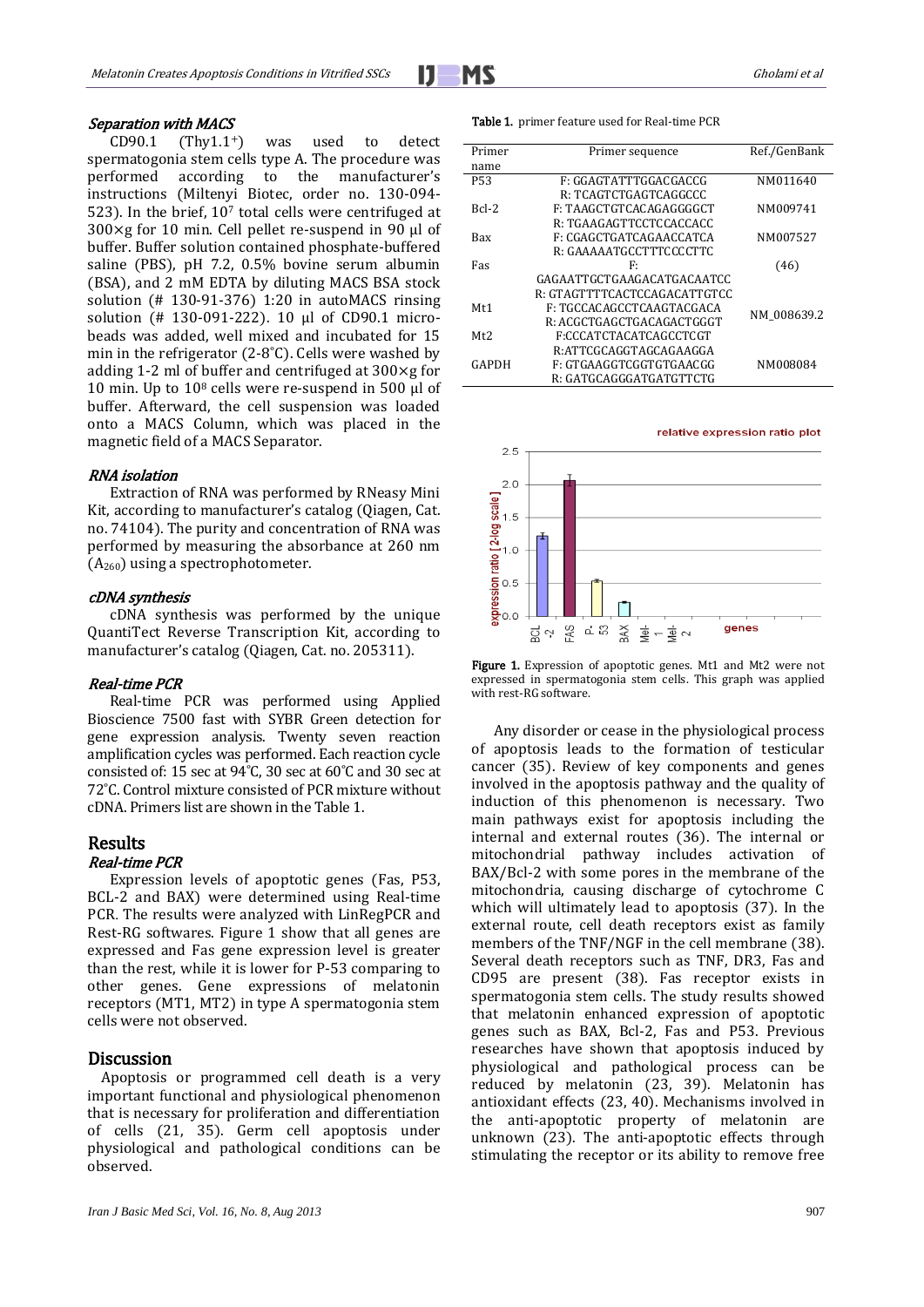radicals are not still precisely known (23). In malignant cells, including human breast cancer cells MCF-7 category, addition of micromoles concentrations of melatonin increase apoptosis (41). In MCF-7 cells line, melatonin increases the expression of P53 (41). This finding about MCF-7 cells line apoptosis is consistent with the results of this paper. However, melatonin has anti-apoptotic effects in U937 cells, a category of human monocytes (29) which is inconsistent with the results of this article. Some investigators suggest that melatonin can be used as an antioxidant to prevent apoptosis in neurons (42). Melatonin, via receptor-dependent or receptor-independent mechanisms, can prevent internal apoptosis in tumor cells (36). Indirectly, melatonin membrane receptor activation prevents phosphorylation of P38 and JNK that leads to prevention of BAX/Bcl-2 pathway activation (43, 44). On the other hand, in tumor cells, activation of apoptosis pathways are caused by mechanisms dependent on melatonin receptor and receptorindependent. In such conditions, melatonin decreases the antioxidant defense mechanisms (36). Thus, intracellular ROS production and printing can directly increase apoptosis and expression of the apoptotic proteins such as P38, JNK and P53 (36). This leads to the activation of apoptotic pathways of BAX/Bcl-2 (36). Melatonin binding to DNA can induce ROR (retinoid Orphan Receptors) (36) which is a nuclear receptor for Melatonin. In addition, melatonin induces apoptosis in Ewing's sarcoma cell line and increases the expression of Fas and Fas L (45). Such increase is responsible for the induction of cell death by indolamine. Melatonin also provides a temporary increase in intracellular oxidants and the nuclear factor-kappaB activation (36, 45). The above-mentioned outcomes are consistent with results obtained in this study.

## Conclusion

 In sum, it can be stated that melatonin may cause apoptosis in cells damaged in the process of freezingthawing. In order for more accurate evaluation of the effect of melatonin on the process of freezing thawing and to determine the exact mechanism on apoptosis in spermatogonia stem cells, further studies are suggested.

## Acknowledgment

 This study approved with grant number Prc-91 in the Physiology Research Center. Special thanks to Ahvaz Jundishapur University of Medical Sciences for the financial support, Ahvaz, Iran.

## **References**:

1. Chiarini-Garcia H, Raymer AM, Russell LD. Nonrandom distribution of spermatogonia in rats: evidence of niches in the seminiferous tubules. Reproduction 2003; 126:669-680.

2. Brougham MF, Kelnar CJ, Sharpe RM, Wallace WH. Male fertility following childhood cancer: current concepts and future therapies. Asian J Androl 2003; 5:325-337.

3. Kamischke A, Jurgens H, Hertle L, Berdel WE, Nieschlag E. Cryopreservation of sperm from adolescents and adults with malignancies. J Androl 2004; 25:586-592.

4. Kelleher S, Wishart SM, Liu PY, Turner L, Di Pierro I, Conway AJ, et al. Long-term outcomes of elective human sperm cryostorage. Hum Reprod 2001; 16:2632-2639.

5. Honaramooz A, Behboodi E, Blash S, Megee SO, Dobrinski I. Germ cell transplantation in goats. Mol Reprod Dev 2003; 64:422-428.

6. Honaramooz A, Megee SO, Dobrinski I. Germ cell transplantation in pigs. Biol Reprod 2002; 66:21-28. 7. Schlatt S, Honaramooz A, Boiani M, Scholer HR, Dobrinski I. Progeny from sperm obtained after ectopic grafting of neonatal mouse testes. Biol Reprod 2003; 68:2331-2335.

8. Honaramooz A, Li MW, Penedo MC, Meyers S, Dobrinski I. Accelerated maturation of primate testis by xenografting into mice. Biol Reprod 2004; 70:1500-1503.

9. Dohle GR. Male infertility in cancer patients: Review of the literature. Int J Urol 2010; 17:327-331. 10. Wyns C, Curaba M, Petit S, Vanabelle B, Laurent P, Wese JF, et al. Management of fertility preservation in prepubertal patients: 5 years' experience at the Catholic University of Louvain. Hum Reprod 2011; 26:737-747.

11. Wyns C, Curaba M, Vanabelle B, Van Langendonckt A, Donnez J. Options for fertility preservation in prepubertal boys. Hum Reprod Update 2010; 16:312-328.

12. Abrishami M, Anzar M, Yang Y, Honaramooz A. Cryopreservation of immature porcine testis tissue to maintain its developmental potential after xenografting into recipient mice. Theriogenology 2009; 73:86-96.

13. Amorim CA, Curaba M, Van Langendonckt A, Dolmans MM, Donnez J. Vitrification as an alternative means of cryopreserving ovarian tissue. Reprod Biomed Online 2011; 23:160-186.

14. Curaba M, Poels J, van Langendonckt A, Donnez J, Wyns C. Can prepubertal human testicular tissue be cryopreserved by vitrification? Fertil Steril 2011; 95:2123 e9-12.

15. Abrishami M. Crypreservation and xenografting of testis tissue Saskatchewan: University of Saskatchewan, Saskatoon; 2009.

16. Bagchi A, Woods EJ, Critser JK. Cryopreservation and vitrification: recent advances in fertility preservation technologies. Expert Rev Med Devices 2008; 5:359-370.

17. Bank HL, Brockbank KG. Basic principles of cryobiology. J Card Surg 1987; 2:137-143.

18. Fuller BJ. Cryoprotectants: the essential antifreezes to protect life in the frozen state. Cryo Letters 2004; 25:375-388.

19. Pegg DE. The history and principles of cryopreservation. Semin Reprod Med 2002; 20:5-13. 20. Pegg DE. Principles of cryopreservation. Methods Mol Biol 2007; 368:39-57.